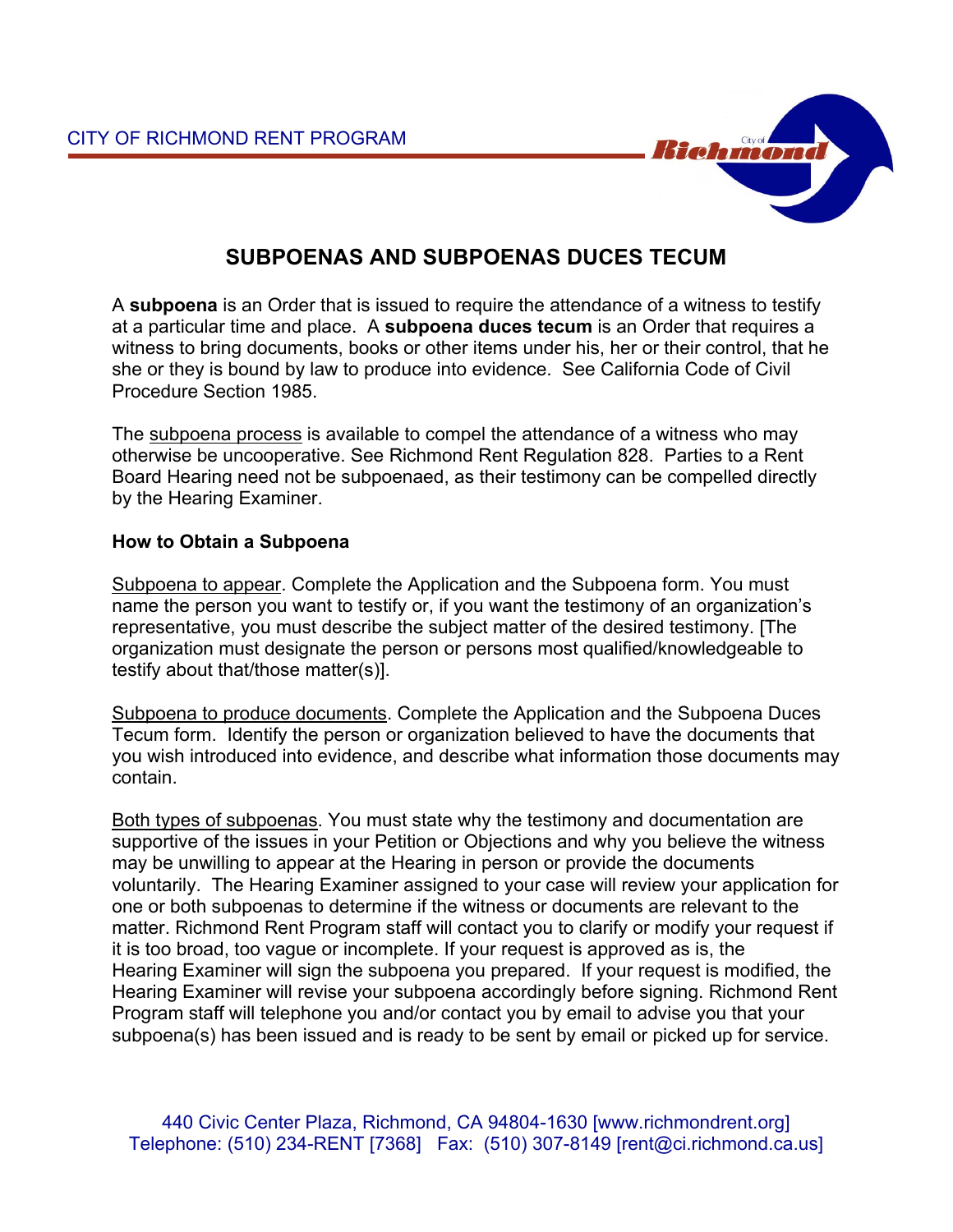## **Service of the Subpoena**

The Hearing Examiner provides you with the original subpoena and a copy. You are responsible for serving (delivering) the original subpoena. See California Code of Civil Procedure Section 1987. If you are serving a subpoena duces tecum or serving an organization, you must attach a copy of your application so the witness will know exactly what documents to deliver, or so an organization can designate the most qualified/knowledgeable person(s) to testify. The subpoena should be served as soon as possible to allow the witness a reasonable time for preparation. **The subpoena must be served personally; it cannot be mailed or sent electronically, nor can it be left with someone else** (unless it is an organization) or slipped under a door when the person to be served is not present. The subpoena may, however, be placed in the immediate presence of the person to be served as long as the person is told that the document is a subpoena and that it is being served.

Any person, over the age of 18 years, may serve a subpoena. See Code of Civil Procedure Section 1987(a). You may, at your own expense, hire a private process server. You should provide the server with as much information as possible about the witness, including a physical description and both home and business addresses, if known. After service has been completed, the server must complete the Proof of Service attached to the Subpoena. You are responsible for submitting the completed Proof of Service to the Richmond Rent Program as soon as possible, and in no event later than the date of the Hearing.

## **Witness Fees**

Courts generally require a witness to be offered a fee to appear if requested. The reasonable fee utilized by the Courts is \$35.00 per day, plus \$0.575 or 57.5 cents per mile (a federal reimbursement standard) traveled to and from the Hearing location<sup>1</sup>. Certain persons, such as expert witnesses and government employees, are entitled to a higher fee based on a reasonable rate. Contact the Richmond Rent Program if you are uncertain whether your witness falls into this category.

The Richmond Rent Program reserves the right to enforce the Court witness fee amounts as part of the issuance of either a subpoena or a subpoena duces tecum. Be prepared to provide these fees at the time of service payable to the witness. If the witness demands fees upon service and they are not paid at that time, service is improper. If the witness does not ask for fees upon service, service is proper and the witness is required to attend the Hearing; however, the witness is still entitled to the fees and may demand them at any time thereafter. If a witness raises the issue of unpaid fees at the Hearing, the Hearing Examiner may dismiss that witness if the fees are not paid at that time.

<sup>&</sup>lt;u>.</u> <sup>1</sup> No travel fee is required for attendance by telephone conference call.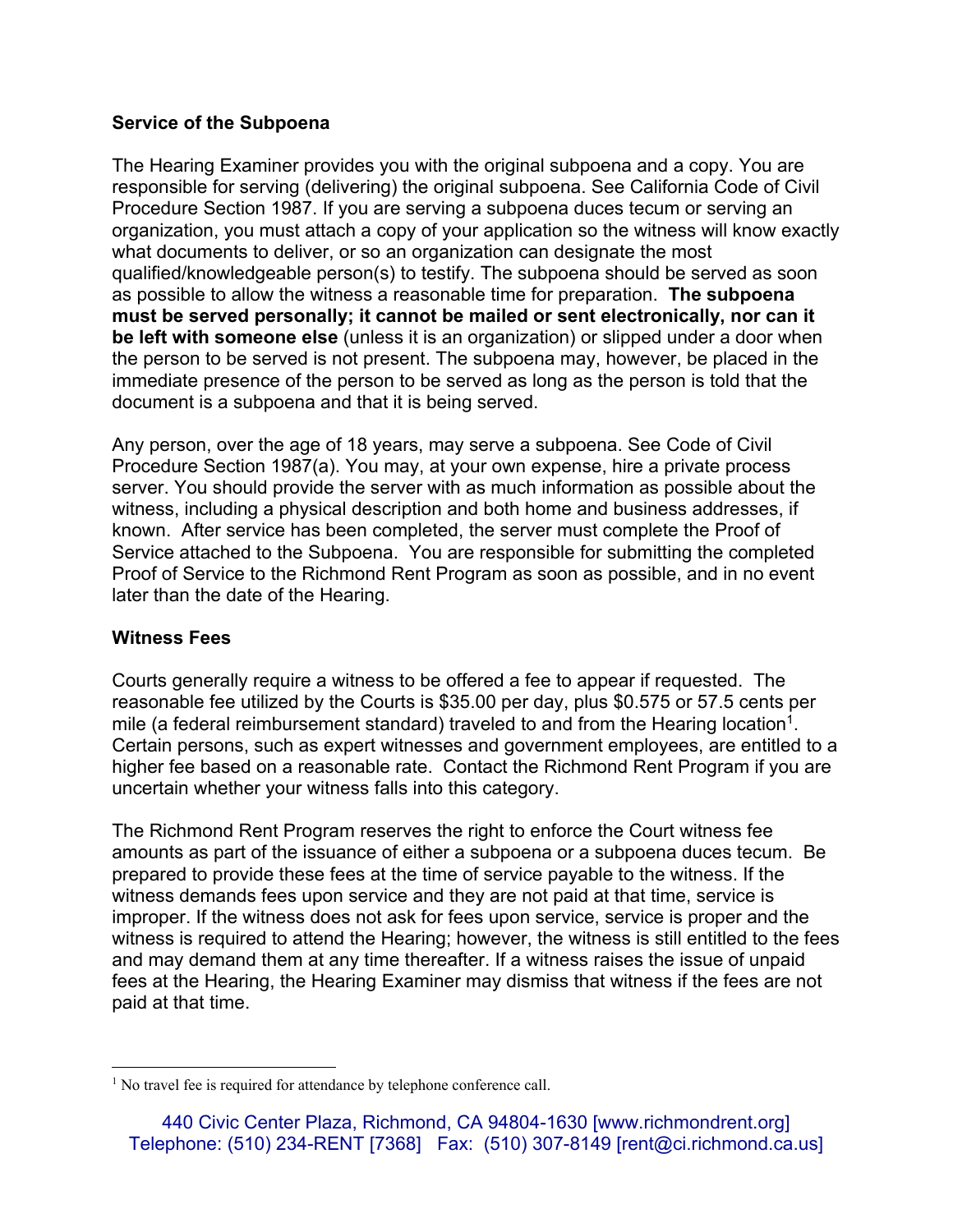If you are requesting documents [by way of a subpoena duces tecum], you must bear the expense of any fees that may be charged for producing the documents. Some businesses charge copying and research fees. If you are requesting documents from a business, it is advisable to contact the business to find out the amount of the fees and the time needed to supply the documents. You may need to request that the Hearing be postponed/continued in order to obtain documents from some businesses. If a continuance is granted, the subpoena must indicate the rescheduled time and date.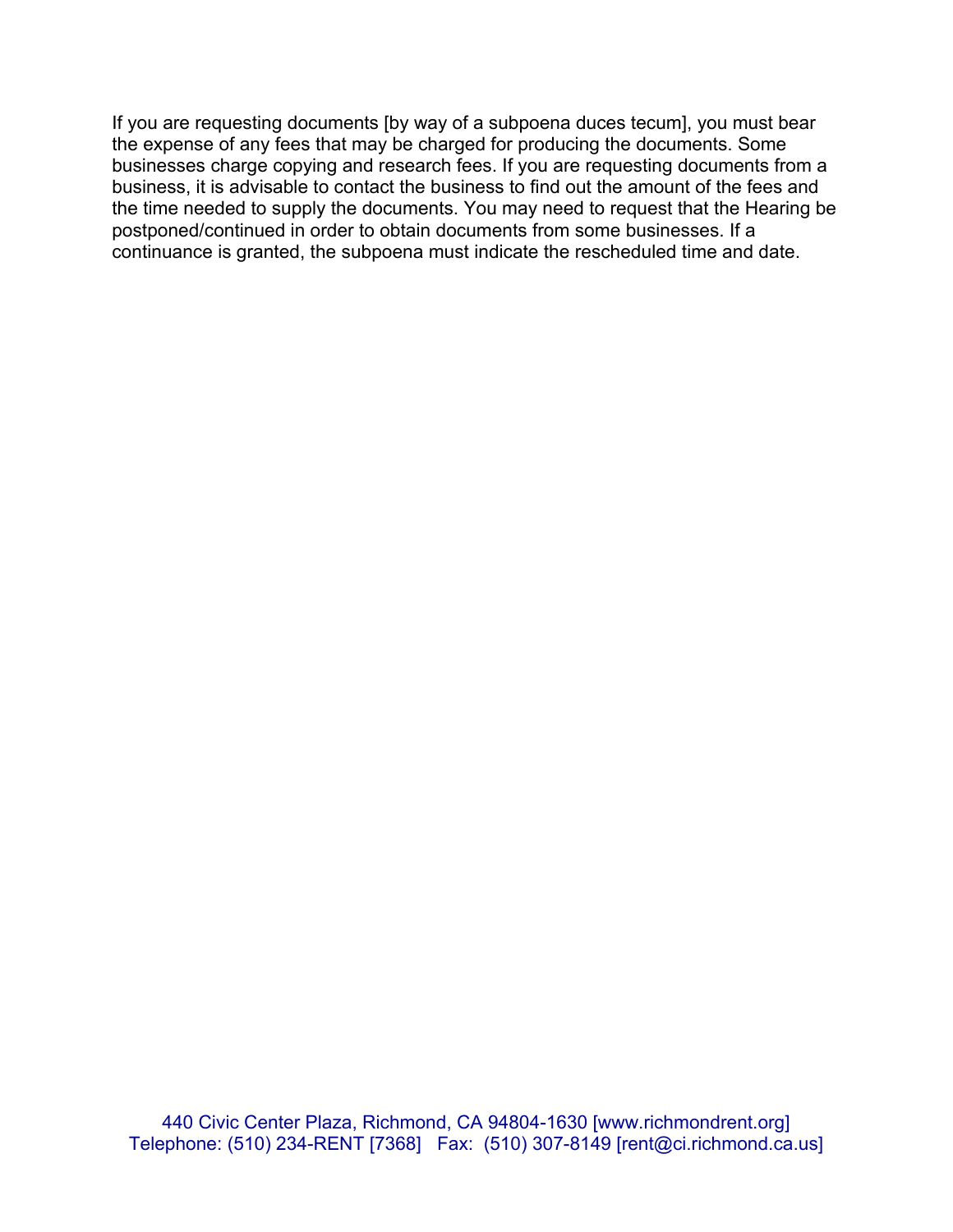# **APPLICATION FOR SUBPOENA/SUBPOENA DUCES TECUM**

|                                                              | The Applicant is the: $\square$ Tenant $\square$ Landlord $\square$ Other - Telephone: () |
|--------------------------------------------------------------|-------------------------------------------------------------------------------------------|
|                                                              |                                                                                           |
| Scheduled hearing date/time:<br>Scheduled hearing date/time: |                                                                                           |
| <b>CHECK ONE BOX:</b>                                        |                                                                                           |

 $\Box$  I am applying for a Subpoena to compel the attendance of an individual.

 $\Box$  I am applying for a Subpoena to compel the attendance of an organization's representative(s), to testify about the matters described below.

 $\Box$  I am applying for a Subpoena Duces Tecum to compel the delivery of documents.

 $\Box$  I am applying for a Subpoena and a Subpoena Duces Tecum to compel both the attendance of a witness AND the delivery of documents by that witness.

Name of the witness (individual or organization) to be subpoenaed:

What direct knowledge does this witness have to support your case? (This question does not need to be answered if you are requesting only documents).

 $\mathcal{L}_\mathcal{L} = \{ \mathcal{L}_\mathcal{L} = \{ \mathcal{L}_\mathcal{L} = \{ \mathcal{L}_\mathcal{L} = \{ \mathcal{L}_\mathcal{L} = \{ \mathcal{L}_\mathcal{L} = \{ \mathcal{L}_\mathcal{L} = \{ \mathcal{L}_\mathcal{L} = \{ \mathcal{L}_\mathcal{L} = \{ \mathcal{L}_\mathcal{L} = \{ \mathcal{L}_\mathcal{L} = \{ \mathcal{L}_\mathcal{L} = \{ \mathcal{L}_\mathcal{L} = \{ \mathcal{L}_\mathcal{L} = \{ \mathcal{L}_\mathcal{$ 

\_\_\_\_\_\_\_\_\_\_\_\_\_\_\_\_\_\_\_\_\_\_\_\_\_\_\_\_\_\_\_\_\_\_\_\_\_\_\_\_\_\_\_\_\_\_\_\_\_\_\_\_\_\_\_\_\_\_\_\_\_\_\_\_\_\_\_\_\_\_

 $\mathcal{L}_\mathcal{L} = \{ \mathcal{L}_\mathcal{L} = \{ \mathcal{L}_\mathcal{L} = \{ \mathcal{L}_\mathcal{L} = \{ \mathcal{L}_\mathcal{L} = \{ \mathcal{L}_\mathcal{L} = \{ \mathcal{L}_\mathcal{L} = \{ \mathcal{L}_\mathcal{L} = \{ \mathcal{L}_\mathcal{L} = \{ \mathcal{L}_\mathcal{L} = \{ \mathcal{L}_\mathcal{L} = \{ \mathcal{L}_\mathcal{L} = \{ \mathcal{L}_\mathcal{L} = \{ \mathcal{L}_\mathcal{L} = \{ \mathcal{L}_\mathcal{$ 

\_\_\_\_\_\_\_\_\_\_\_\_\_\_\_\_\_\_\_\_\_\_\_\_\_\_\_\_\_\_\_\_\_\_\_\_\_\_\_\_\_\_\_\_\_\_\_\_\_\_\_\_\_\_\_\_\_\_\_\_\_\_\_\_\_\_\_\_\_\_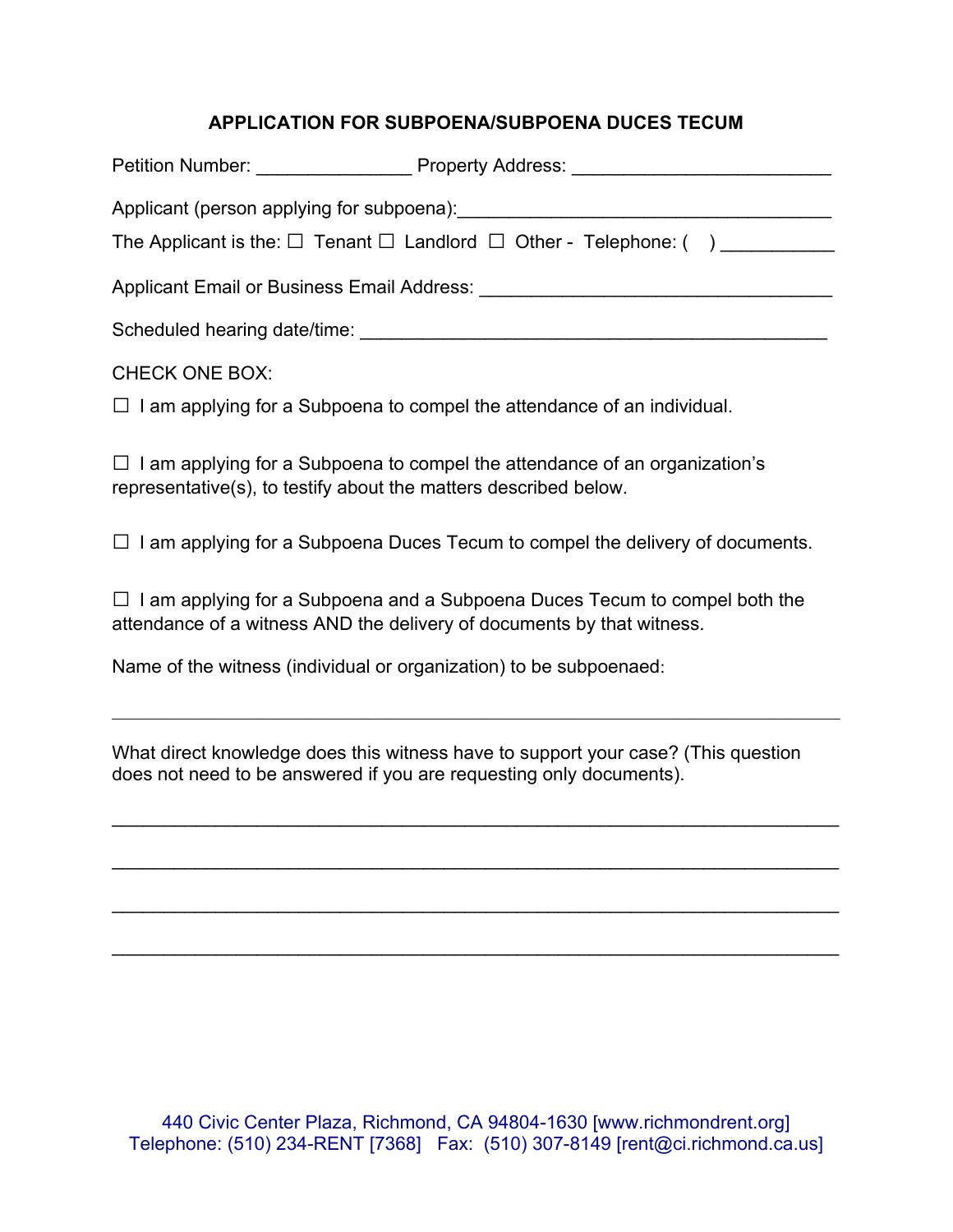## **DECLARATION**

I declare under penalty of perjury under the laws of the State of California that the foregoing is true and correct. Further, I understand that it is my duty to furnish any reasonably requested witness fees and to see to it that the Subpoena is properly served and a copy is returned to the Richmond Rent Program.

Signature: \_\_\_\_\_\_\_\_\_\_\_\_\_\_\_\_\_\_\_\_\_\_\_\_\_\_\_\_\_\_\_\_\_\_\_\_\_\_\_\_\_\_\_\_ Date: \_\_\_\_\_\_\_\_\_\_\_\_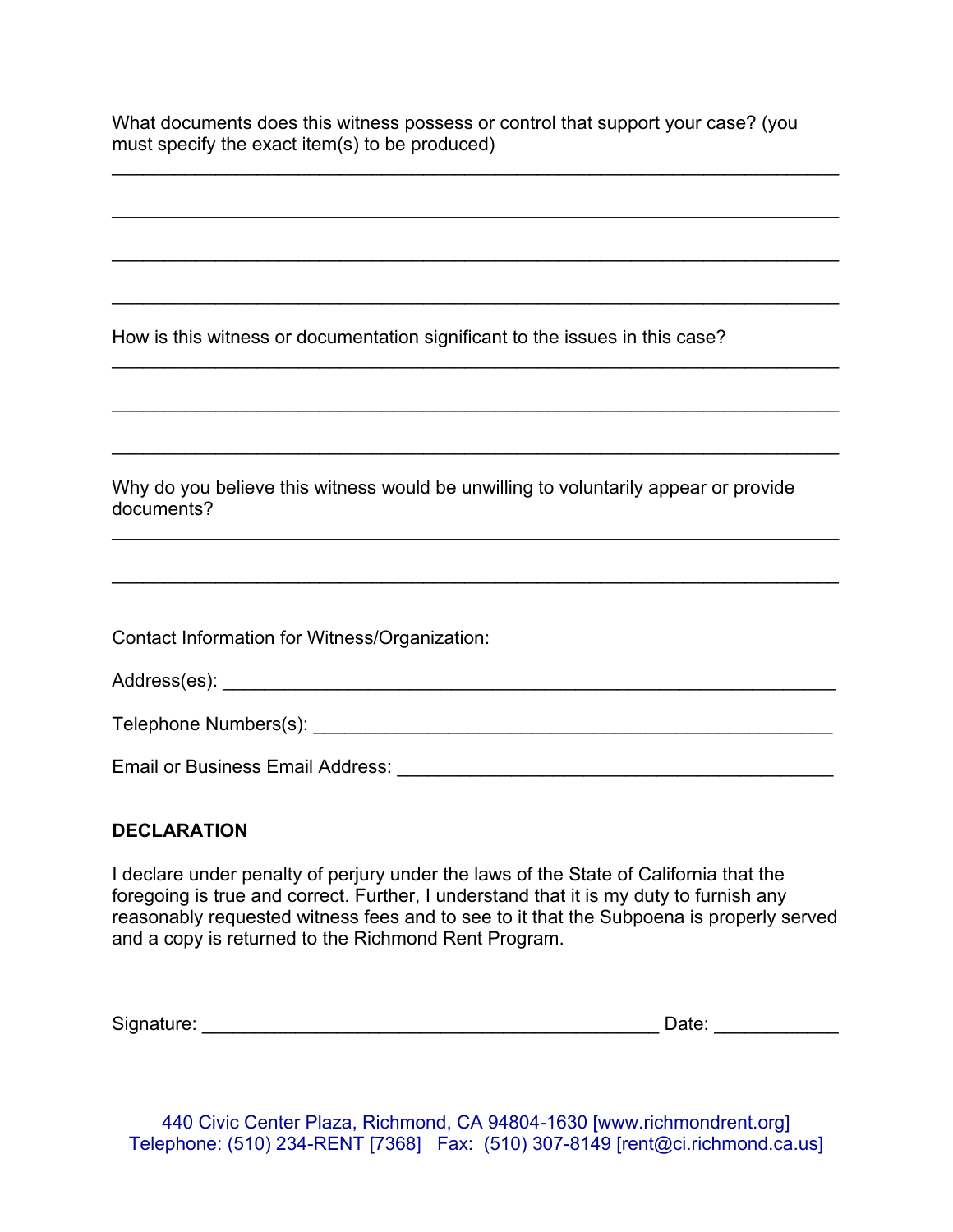## **SUBPOENA/SUBPOENA DUCES TECUM**

|              | <b>Petition No.</b> Petition No.<br><b>Property Address:</b>                 |
|--------------|------------------------------------------------------------------------------|
| TO:          |                                                                              |
| <b>FROM:</b> | The Richmond Rent Program                                                    |
| RE:          | YOU ARE ORDERED TO APPEAR AS A WITNESS and/or<br><b>TO PRODUCE DOCUMENTS</b> |

The Richmond Rent Program has authorized a subpoena and/or subpoena duces tecum to appear on the following date and time at the following location (unless you make a special agreement with the applicant or Hearing Examiner for this subpoena/subpoena duces tecum). Note: Hearings will be by telephone conference call during the period of Shelter-in-Place due to the COVID-19 pandemic.

**\_\_\_\_\_\_\_\_\_\_\_\_\_\_\_\_\_\_\_\_\_\_\_\_\_\_\_\_\_\_\_\_\_\_\_\_\_\_\_\_\_\_\_\_\_\_\_\_\_\_\_\_\_\_\_\_\_\_\_\_\_\_\_\_\_\_\_\_\_** 

# Address: **440 Civic Center Plaza, 2nd Floor, Richmond, CA**

YOU ARE:

| $\Box$ | Ordered to appear in person.                                                                                                                                                                                                                             |
|--------|----------------------------------------------------------------------------------------------------------------------------------------------------------------------------------------------------------------------------------------------------------|
| $\Box$ | Ordered to appear by telephone conference call (see note below).                                                                                                                                                                                         |
|        | Not required to appear in person if you produce the records described in<br>the accompanying application in compliance with Evidence Code Sections<br>1560 and 1561.                                                                                     |
|        | Ordered to appear in person and to produce the records described in the<br>accompanying application. The personal attendance of the custodian or<br>other qualified witness and the production of the original records are<br>required by this subpoena. |
|        | Ordered, as an organization, to designate the most<br>qualified/knowledgeable person or persons to appear and<br>testify on the organization's behalf about the matters described in the<br>accompanying application.                                    |
|        | This procedure is authorized by California Evidence Code sections 1560(b), 1561 and                                                                                                                                                                      |

1562 and California Code of Civil Procedure Section 2020.310(e).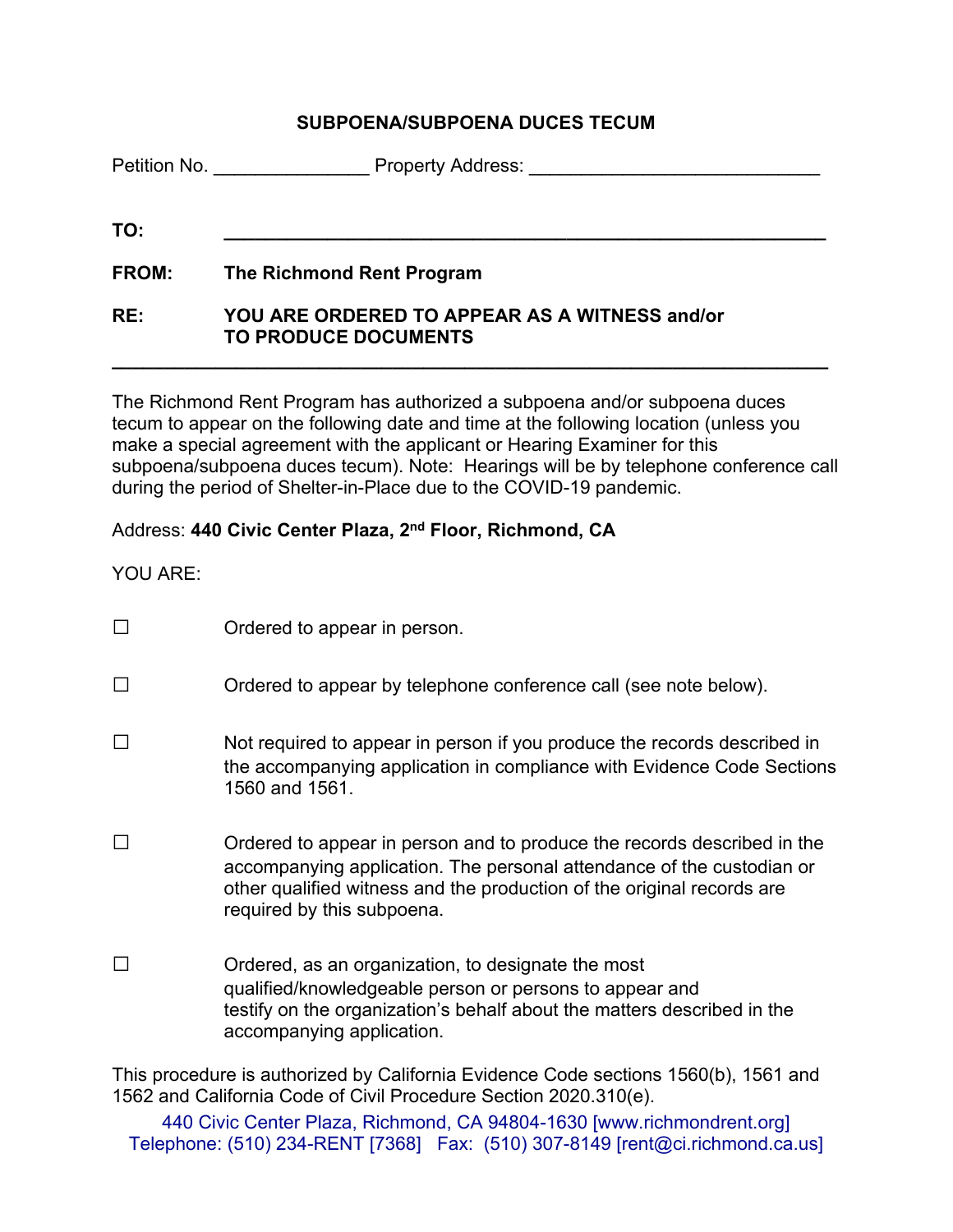IF YOU HAVE ANY QUESTIONS ABOUT WITNESS FEES OR THE TIME OR DATE FOR YOU TO APPEAR, CONTACT THE APPLICANT BEFORE THE DATE LISTED ABOVE. You may be entitled to receive a witness fee and mileage actually traveled both ways to the Hearing, as provided by law.

|                                                    | Telephone: (____) ________________ |
|----------------------------------------------------|------------------------------------|
|                                                    |                                    |
|                                                    |                                    |
| <b>Hearing Examiner use only:</b>                  |                                    |
|                                                    |                                    |
|                                                    |                                    |
| <b>Hearing Examiner - Signature</b>                | Date:                              |
| Name:                                              |                                    |
| Hearing Unit Coordinator Telephone: (510) 620-5552 |                                    |
| Comments (if any):                                 |                                    |
|                                                    |                                    |
|                                                    |                                    |
|                                                    |                                    |
|                                                    |                                    |
|                                                    |                                    |

**Note: Telephone Conference Calls are replacing Hearings as a result of the COVID-19 pandemic to keep all parties and witnesses safe in the administration of the Hearing process.**